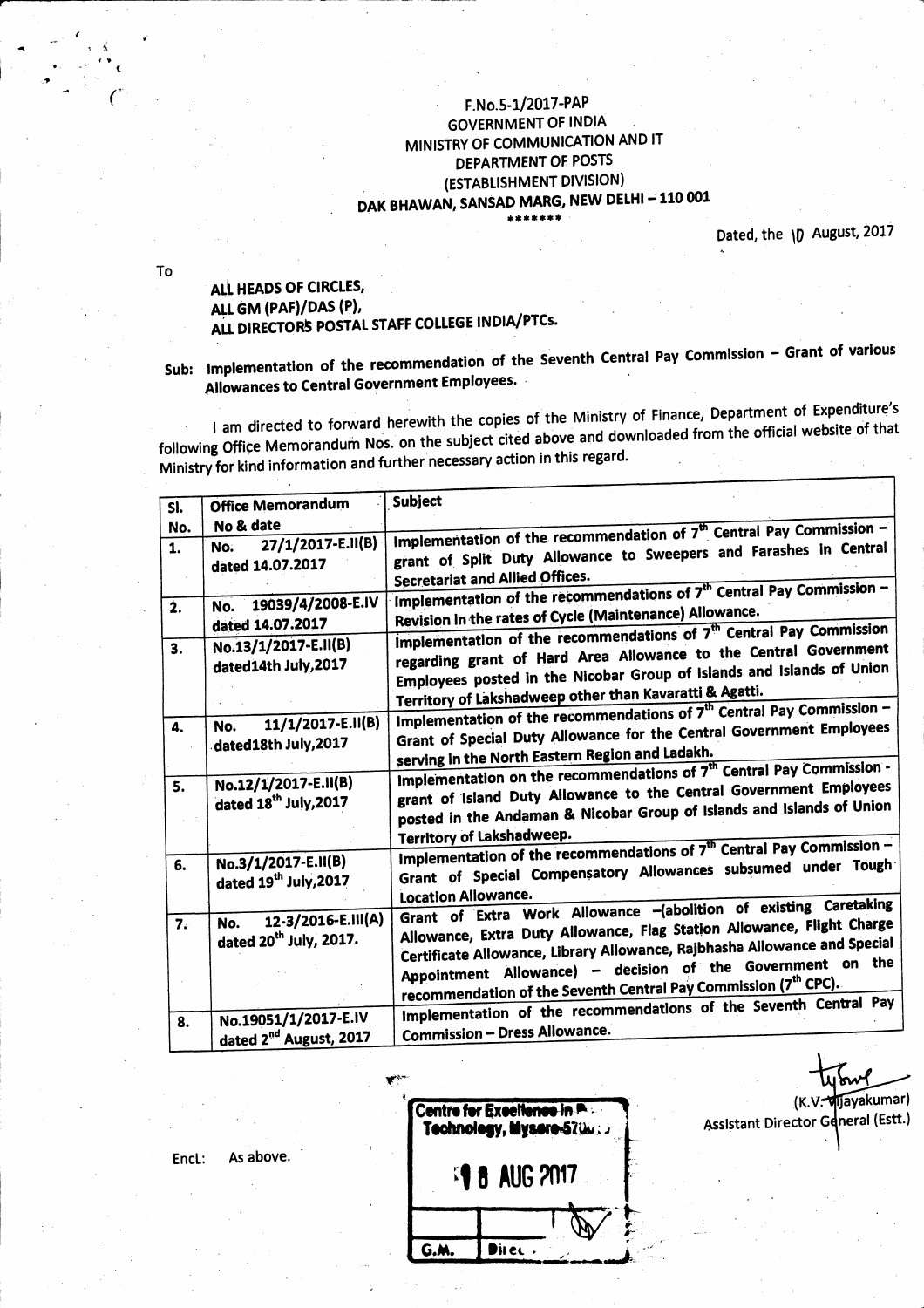Copy to:

 $\mathcal{C}^*$ 

- 1. Sr.PPS to Secretary (Posts)/PPS toDG (Posts).<br>2. All Members of Postal Services Board.
- 2. All Members of Postal Services Board.<br>3. JS&FA (Posts).
- 3. JS&FA (Posts).<br>4. DDG (PAF)/Sec

4. DDG (PAF)/Secy. (PSB))/GM (F) BDD/CGM (PLI).<br>5. All other DDs. (G) in Postal Directorate.

 $\mathcal{L}^{\text{in}}$ 

5. All other DDs. (G) in Postal Directorate.<br>6. CPMG, Delhi Circle, New Delhi – 110 001.

5. CPMG, Delhi Circle, New Delhi - 110 001.<br>7.8 Guard File/Spare Copy.

- 
- 9. DEPTL WEB SITE Through: PTC MYSORE
- $[0.1]$   $C \triangle A / P.A.$

i.<br>F

.t. t

1.t  $\ddot{ }$ 

(Narender Prakash) Section Officer (PAP)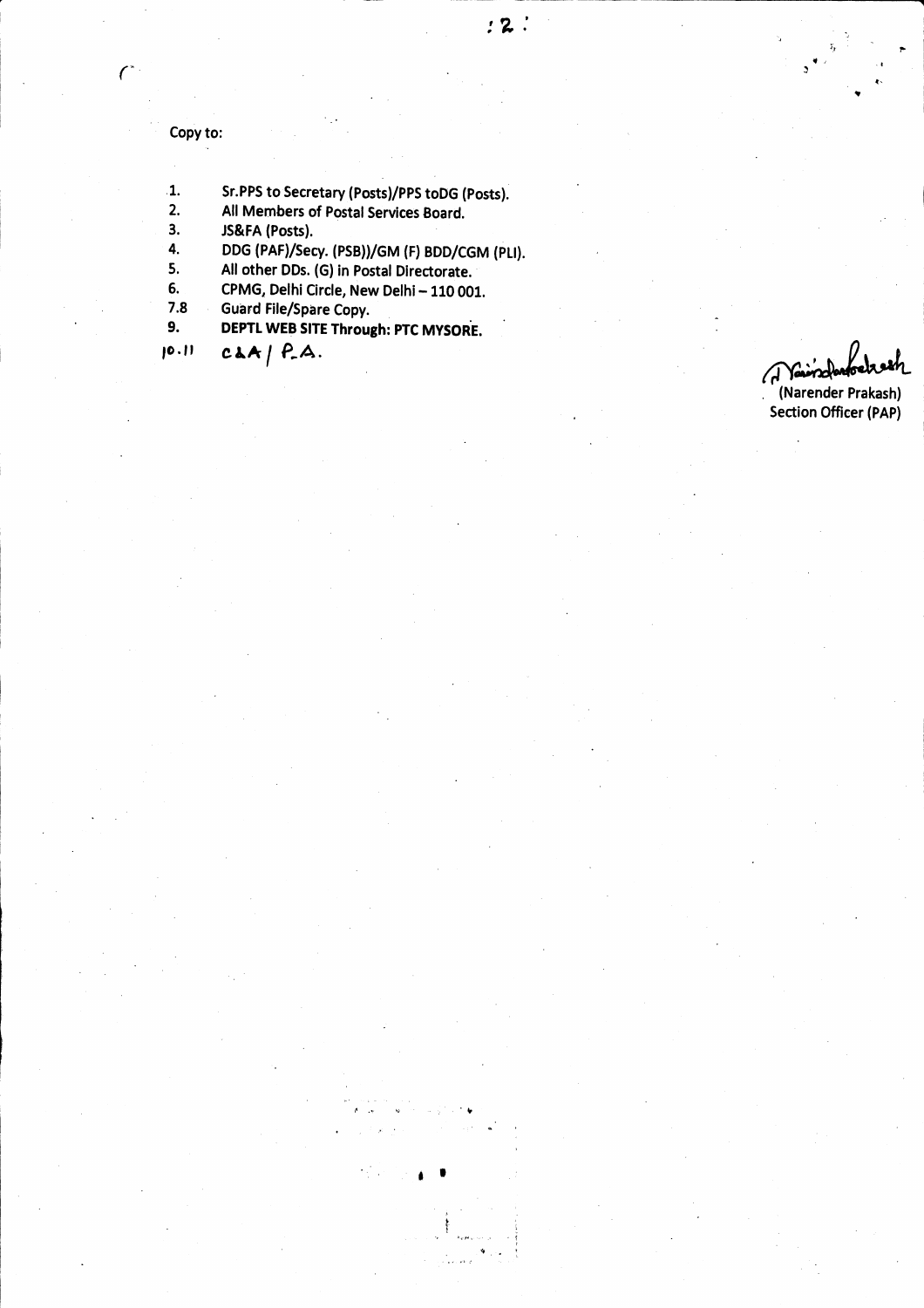## No.27/1/2017-E.II(B) Government of India Ministry of Finance Department of Expenditure

New Delhi, the 14<sup>th</sup> July, 2017.

# **OFFICE MEMORANDUM**

Subject: Implementation of the recommendations of 7<sup>th</sup> Central Pay Commission - grant of Split Duty Allowance to Sweepers and Farashes in Central **Secretariat and Allied Offices.** 

Consequent upon the acceptance of the recommendations of Seventh Central Pay Commission by the Government, the President, in supersession of all existing orders issued on the subject from time to time, is pleased to decide that the Sweepers and Farashes working in Central Secretariat and allied offices performing split duties, where the break in between the shift is at least 2 hours duration and they have not been provided residential accommodation within 1 km. of the office premises, shall be entitled to Split Duty Allowance at the revised rate of Rs.450/- p.m.

The rate will further rise by 25% each time Dearness Allowance (DA) rises by  $2.$ 50%.

These orders shall be effective from 1st July, 2017.  $3<sub>1</sub>$ 

In so far as the employees working in the Indian Audit and Accounts 4. Department are concerned, these orders are issued with the concurrence of the Comptroller and Auditor General of India.

Hindi version will follow.

(Nirmala Dev) Deputy Secretary to the Government of India

To

All Ministries/Departments of the Government of India (as per standard distribution list). Copy to: C&AG, UPSC, etc. as per standard endorsement list.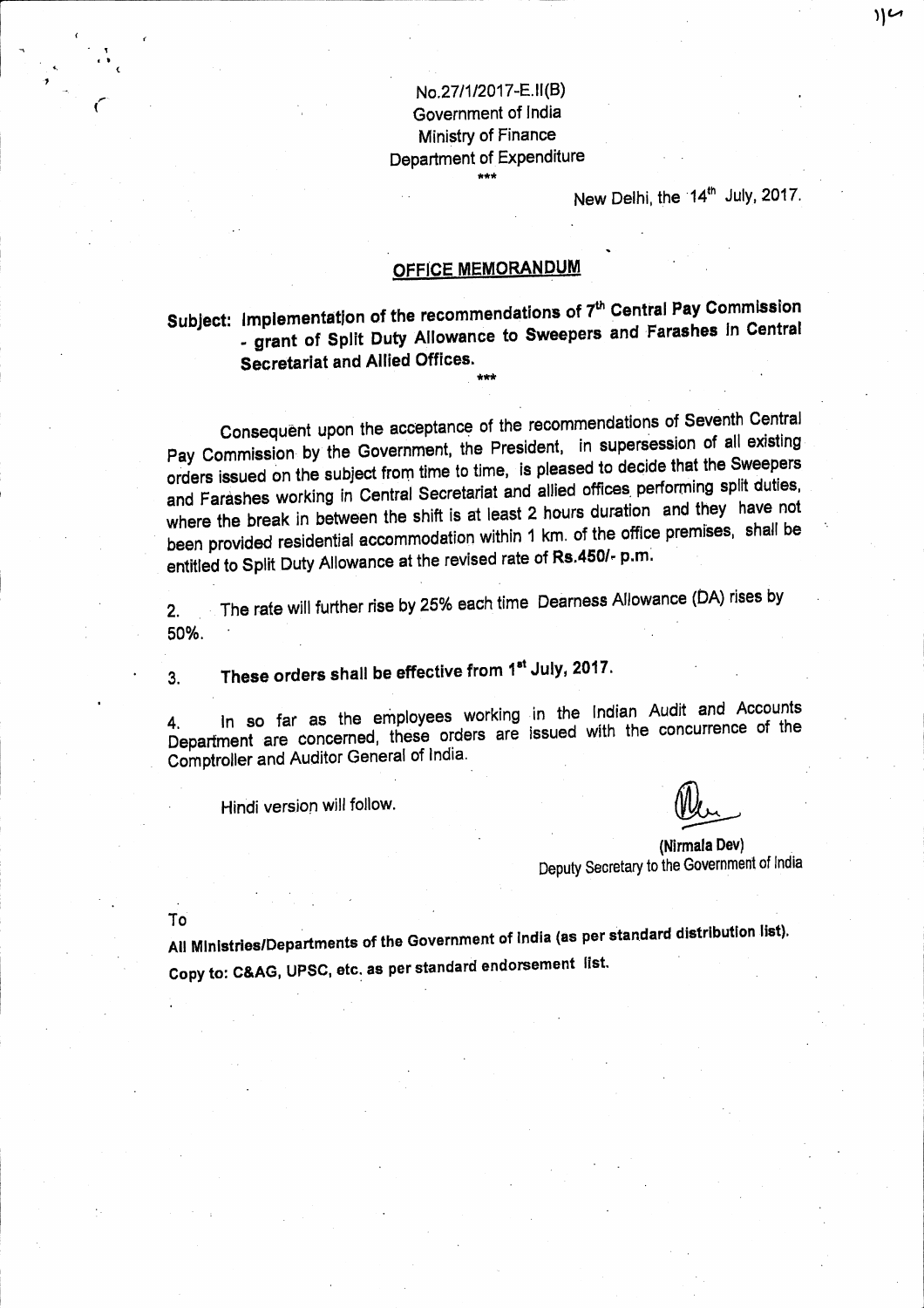### F.No. 19039/4/2008-E.IV **Government of India Ministry of Finance Department of Expenditure**

New Delhi, the 14th July, 2017

**Revision in** 

# **OFFICE MEMORANDUM**

# Subject :- Implementation of the Recommendations of the 7<sup>th</sup> Central Pay Commissionthe rates of Cycle (maintenance) Allowance.

Consequent upon the acceptance of the recommendations of the Seventh Central Pay Commission and in supersession of this Department O.M.No. F. 11(18)-E.IV(B)/62 dated 31<sup>st</sup> August, 1962 including all its amendments thereafter and O.M. No.19039/3/2008-E.IV dated 29<sup>th</sup> August, 2008, the President is pleased to revise the rates of Cycle (maintenance) Allowance from Rs. 90/- per month to Rs. 180/- per month subject to the provisions of SR-25.

The admissibility of Cycle (maintenance) Allowance will be subject to the following conditions:  $\overline{2}$ 

- The official concerned maintains and uses his own cycle for official journeys.
- $(A)$ Travelling Allowance (i.e., daily and mileage allowance) to a Government servant in receipt of Cycle (maintenance) Allowance under these orders will be regulated as under- $(B)$ 
	- For Journeys within a radius of 8 kilometres ለ ( from the usual place of duty.
	- (ii) For journeys beyond a radius of 8 Kilometres but not exceeding 16 Kilometres from the
		- place of duty-If the destination point falls within the local  $(a)$ jurisdiction.
			- (b) If the destination point falls outside the local jurisdiction.
		- For journeys beyond a radius of 16 kilometres  $(iii)$ from the usual place of duty.

No T.A.

No T.A.

- under admissible T.A. the normal rules, provided performed İS journey other-wise than on a cycle.
- T.A. admissible under the normal rules.
- The allowance will not be admissible for the calendar month(s) wholly covered by leave, training  $\langle C \rangle$ or temporary transfer.
- For any period of more than one month at a time during which a Government servant in receipt of Cycle (maintenance) Allowance does not maintain a cycle or the cycle maintained by him  $(D)$ remains out of order or is not used for official journeys for any other reason, the Cycle (maintenance) Allowance will not be admissible.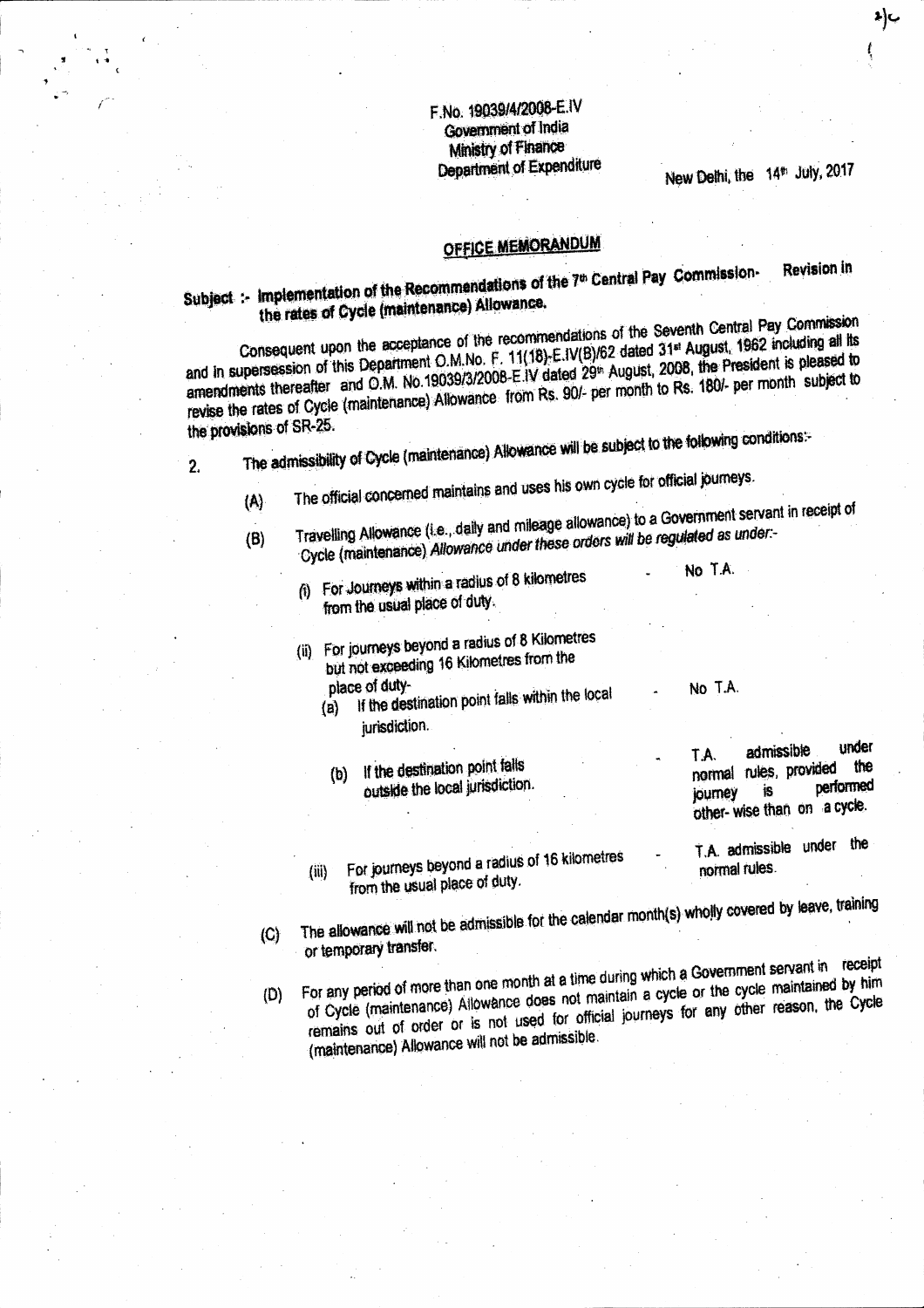$3<sup>1</sup>$ The Cycle (maintenance) Allowance under these orders shall be granted by the sanctioning authority for a period not exceeding two years at a time and its continuance shall be reviewed sufficiently in advance of the expiry of such period. The sanctioning authority may, for this purpose, specify whenever necessary the local jurisdiction of a Government servant at the time of sanctioning the allowance. They should also make a review of the posts under their control and decide the posts for which the Cycle (maintenance) Allowance should be sanctioned. The Allowance may be sanctioned with reference to the posts and not to the individual incumbents.

 $\ddot{4}$ . These orders will be effective from July 01, 2017.

 $5<sub>1</sub>$ In so far as the staff serving in the Indian Audit and Accounts Department are concerned, these orders are issued in consultation with the Comptroller & Auditor General of India.

> ((Nirmala Dev) Deputy Secretary to the Government of India

 $3<sub>c</sub>$ 

To

All Ministries and Departments of the Government of India etc. as per standard distribution list.

Copy to:

C&AG and UPSC etc. (with usual number of spare copies) as per standard endorsement list.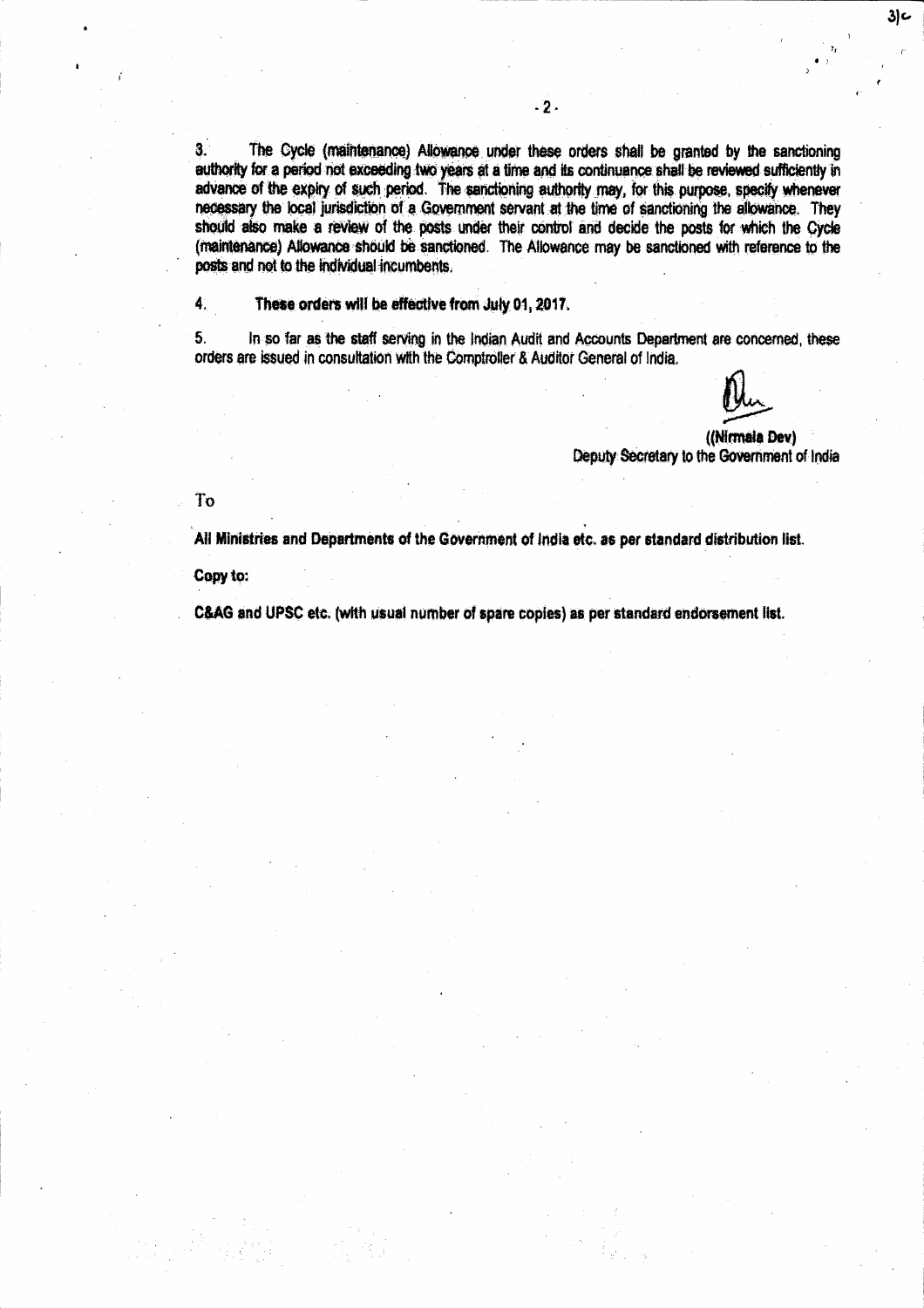## No.13/1/2017-E.II(B) Government of India Ministry of Finance Department of Expenditure

#### New Delhi, the 14<sup>th</sup> July, 2017.

#### **OFFICE MEMORENDUM**

## Subject: Implementation on the recommendations of 7<sup>th</sup> Central Pay Commission regarding grant of Hard Area Allowance to the Central Government employees posted in the Nicobar Group of Islands and Islands of Union Territory of Lakshadweep other than Kavaratti & Agatti.

Consequent upon the acceptance of the recommendations of Seventh Central Pay Commission by the Government, the President, in supersession of all existing orders issued on the subject from time to time, is pleased to decide that Central Government employees posted in Nicobar Group of Islands and Minicoy, Kiltan, Andrott, Kalpeni, Chetlat, Kadmat, Amini and Bithra Islands of Lakshadweep shall be paid Hard Area Allowance at the following rates:-

| Place where posted                                | Rate per month   |  |
|---------------------------------------------------|------------------|--|
| (i) Nicobar Group of Islands and Minicoy in       | 20% of Basic Pay |  |
| Lakshadweep Islands                               |                  |  |
| (ii) Lakshadweep Group of Islands                 | 12% of Basic Pay |  |
| (Kiltan, Andrott, Kalpeni, Chetlat, Kadmat, Amini |                  |  |
| and Bithra Islands)                               |                  |  |

The term 'Basic Pay' in the revised pay structure means the pay drawn in the prescribed Level in the Pay Matrix but  $\mathbf{2}$ does not include any other type of pay like Special Pay, etc.

In places where more than one Special Compensatory Allowances are admissible, the Central Government  $3.$ which choose allowance posted in such stations will have the the option to benefits them the most, i.e. Hard Area Allowance or one of the Special Compensatory Allowances subsumed under Tough Location Allowance Category-i, Il and III.

The Hard Area Allowance shall be admissible in addition to the Island Special Duty Allowance, where admissible. 4,

These orders shall take effect from 1st July, 2017. 5.

These orders shall also apply to the civilian employees paid from the Defence Services Estimates and the expenditure will be chargeable to the relevant head of the Defence Services Estimates. In respect of Armed Forces personnel and Railway employees, separate orders will be issued by the Ministry of Defence and Ministry of Railways, respectively.

In so far as the employees working in the Indian Audit and Accounts Department are concerned, these orders are  $7.7$ issued with the concurrence of the Comptroller and Auditor General of India.

Hindi version is attached.

(Nirmala Dev) Deputy Secretary to the Government of India

To

All Ministries/Departments of the Government of India (as per standard distribution list).

Copy to: C&AG, UPSC, etc. as per standard endorsement list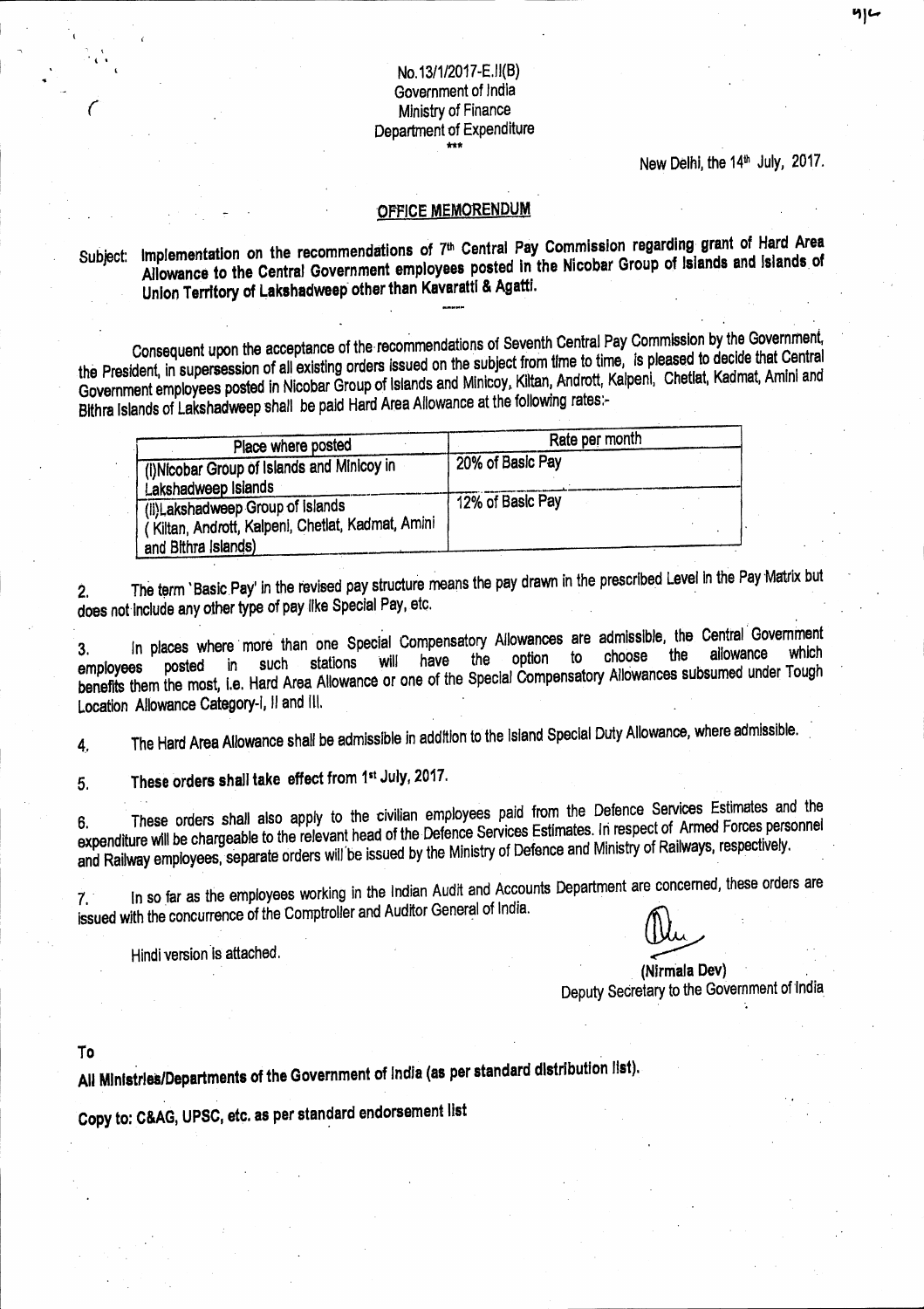No.11/1/2017-E.II(B) Government of India Ministry of Finance Department of Expenditure \*\*\*\*

New Delhi, the 18<sup>th</sup> July, 2017.

# **OFFICE MEMORANDUM**

Subject: Implementation of the recommendations of the 7th Central Pay Commission - Grant of Special Duty Allowance for the Central Government employees serving in the North Eastern Region and Ladakh.

Consequent upon the acceptance of the recommendations of Seventh Central Pay Commission by the Government, the President, in supersession of all existing orders issued on the subject from time to time, is pleased to decide that Central Government employees, serving in the North Eastern Region and Ladakh, shall be paid Special Duty Allowance (SDA) at the rate of 10% of Basic Pay.

The term 'Basic Pay' in the revised pay structure means the pay drawn in the prescribed Levels in the Pay Matrix but does not include any other type of pay like Special Pay, etc.  $2.$ 

Special Duty Allowance will not be admissible along with Tough Location Allowance. Employees will have the additional option to avail of the benefit of Special Compensatory (Remote Locality) Allowance (SCRLA) as per 6<sup>th</sup> Central Pay Commission rates along with Special Duty Allowance at revised rates.

Special Duty Allowance shall not be admissible during the periods of leave/training/tour etc. beyond full calendar month(s), in case, the employee is outside the North-Eastern Region and Ladakh during leave/training/tour etc. The allowance shall not be admissible during suspension and joining time.

These orders shall take effect from 1st July, 2017. 5.

These orders shall also apply to the civilian employees paid from the Defence Services Estimates and the expenditure will be chargeable to the relevant head of the Defence Services Estimates. In respect of 6. Armed Forces personnel and Railway employees, separate orders will be issued by the Ministry of Defence and Ministry of Railways, respectively.

In so far as the employees working in the Indian Audit and Accounts Department are concerned, these orders are issued with the concurrence of the Comptroller and Auditor General of India.  $\mathcal{L}$ 

Hindi version is attached.

simation

(Annie George Mathew) Joint Secretary to the Government of India

To

All Ministries/Departments of the Government of India (as per standard distribution list). Copy to: C&AG, UPSC, etc. as per standard endorsement list.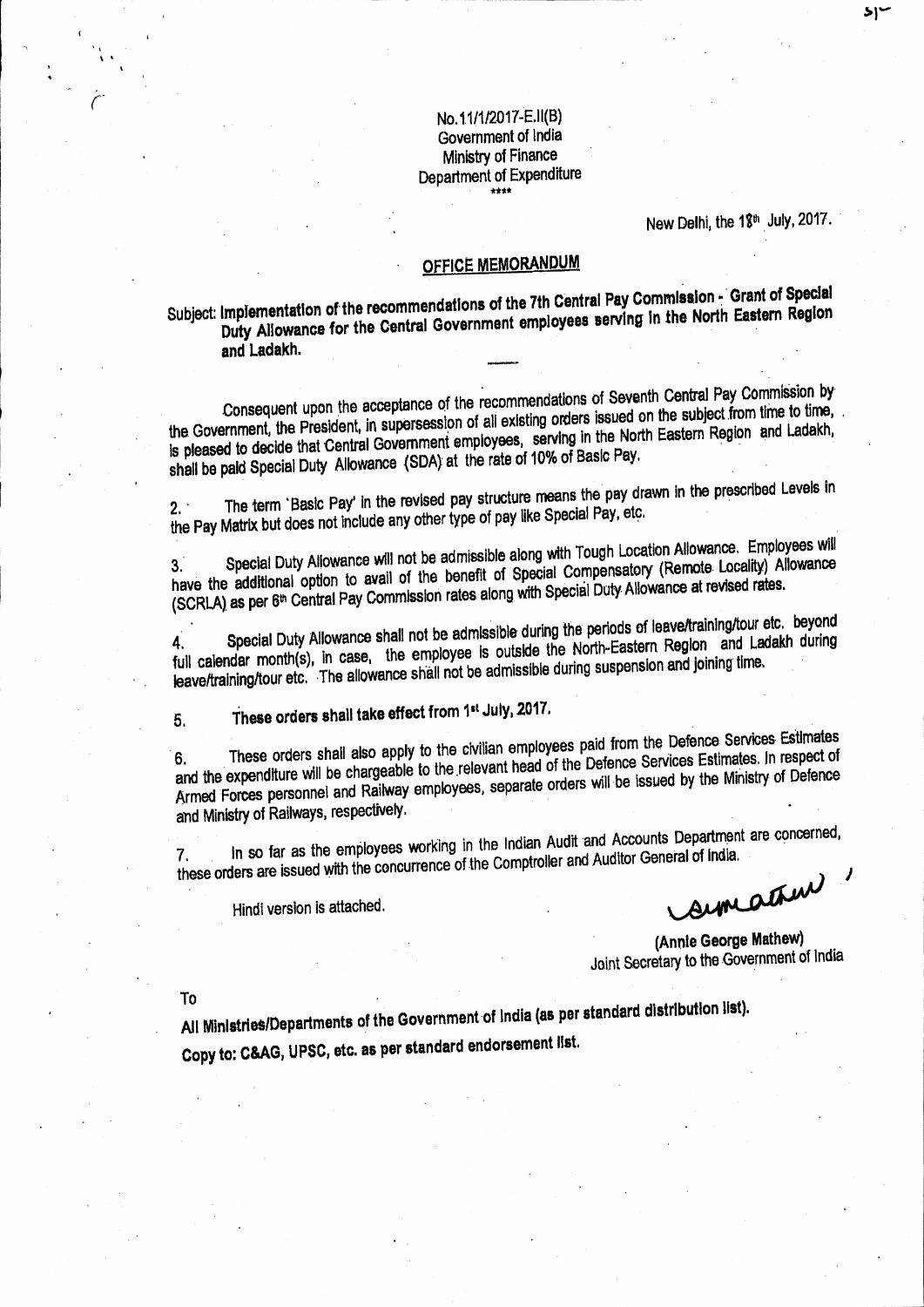#### No.12/1/2017-E.II(B) Government of India Ministry of Finance **Department of Expenditure**

New Delhi, the 18th July, 2017.

## **OFFICE MEMORANDUM**

# Subject: Implementation on the recommendations of 7th Central Pay Commission - Grant of Island Special Duty Allowance to the Central Government employees posted in the Andaman & Nicobar Group of Islands and Islands of Union Territory of Lakshadweep.

Consequent upon the acceptance of the recommendations of Seventh Central Pay Commission by the Government, the President, in supersession of all existing orders issued on the subject from time to time, is pleased to decide that Central Government employees posted in the Andaman & Nicobar (A&N) Group of Islands and Islands of Union Territory of Lakshadweep, shall be paid Island Special Duty Allowance at the following rates:

| Place where posted                                                                                                                                                                                                     | Rate per month (Rs.) |
|------------------------------------------------------------------------------------------------------------------------------------------------------------------------------------------------------------------------|----------------------|
| the distance of 8 Kms. of<br>(i)Areas within                                                                                                                                                                           | 10% of Basic Pay     |
| Municipal limits of Capital Towns.<br>(Port Blair in A&N Islands, Kavaratti and Agatti in<br>Lakshadweep)                                                                                                              |                      |
| <b>Difficult Areas</b><br>(II)<br>(North and Middle Andaman, South Andaman<br>excluding Port Blair in A&N Islands, all Islands in                                                                                      | 16% of Basic Pay     |
| Lakshadweep except Kavarati, Agatti and Minicoy)<br><b>More Difficult Areas</b><br>(iii)<br>(Little Andaman, Nicobar group of Islands,<br>Narcondam Islands, East Islands in A & N Islands,<br>Minicoy in Lakshadweep) | 20% of Basic Pay     |

The term 'Basic Pay' in the revised pay structure means the pay drawn in the prescribed Level in the Pay  $2.$ Matrix but does not include any other type of pay like Special Pay, etc.

Island Special Duty Allowance shall not be admissible during the periods of leave/training/tour etc. beyond full calendar month(s), in case, the employee is outside the Andaman & Nicobar Group of Islands and Islands of Union Territory of Lakshadweep. The allowance shall not be admissible during suspension and joining time.

Island Special Duty Allowance shall be admissible in addition to Hard Area Allowance, where admissible. In places where more than one Special Compensatory Allowances are admissible, the Central Government employees the option to have the benefits them the most, i.e. Hard Area Allowance or one of the Special Compensatory Allowances subsumed under will Tough Location Allowance Category-I, II and III.

The orders shall take effect from 1st July, 2017.  $5.$ 

Contd...2/-